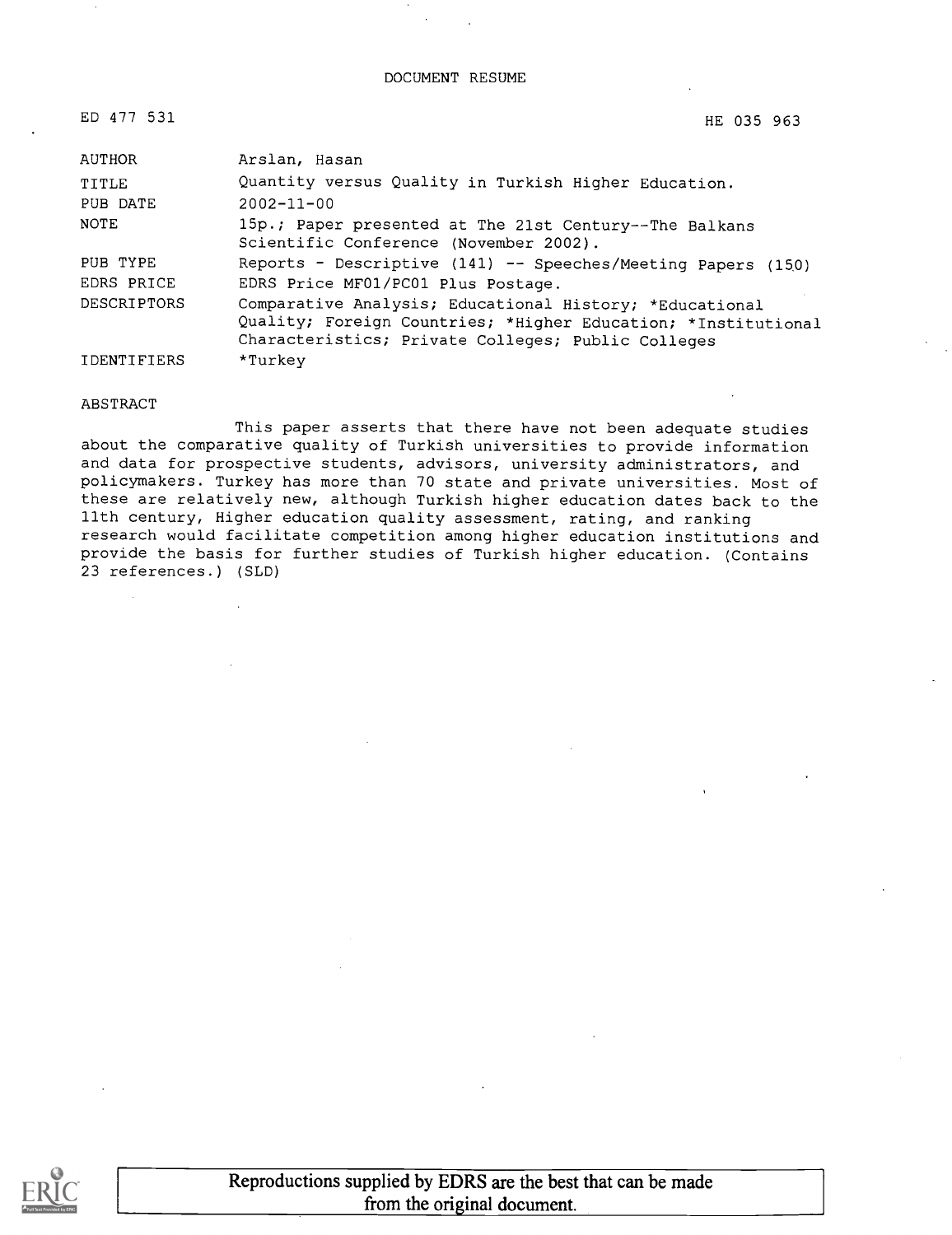# Quantity Versus Quality in Turkish Higher Education

Dr. Hasan Arslan Kocaeli University

U.S. DEPARTMENT OF EDUCATION Office of Educational Research and Improvement EDUCATIONAL RESOURCES INFORMATION CENTER (ERIC)

This document has been reproduced as received from the person or organization originating it.

Minor changes have been made to improve reproduction quality.

 $\bullet$ Points of view or opinions stated in this document do not necessarily represent official OERI position or policy.

PERMISSION TO REPRODUCE AND<br>DISSEMINATE THIS MATERIAL HAS<br>BEEN GRANTED BY

 $H.HIS~VUV$ 

TO THE EDUCATIONAL RESOURCES INFORMATION CENTER (ERIC)

1

ED 477 531

EST COPY AVAILABLE

 $2 \left( \frac{1}{2} \right)$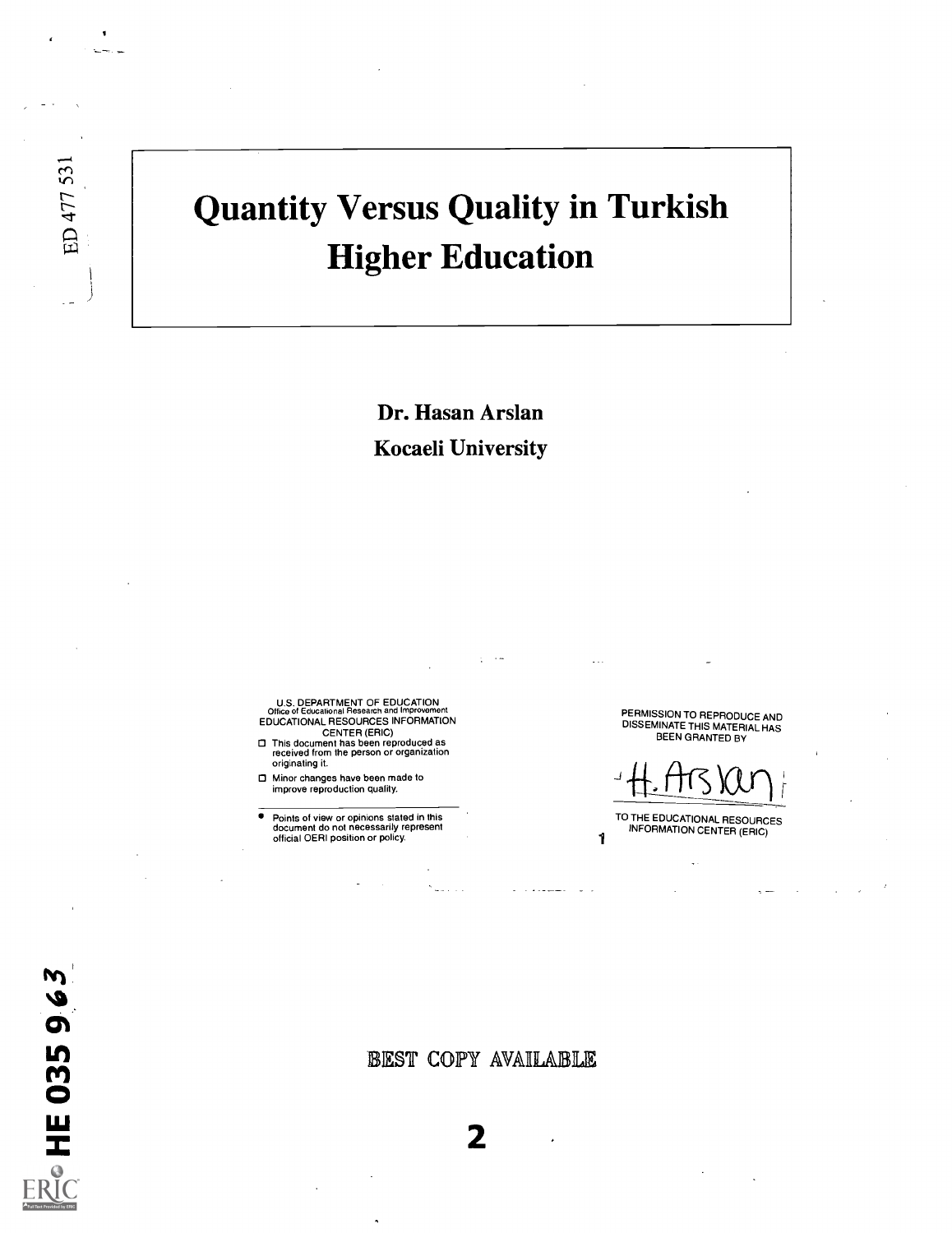#### Asst. Prof. Dr. Hasan ARSLAN

#### Kocaeli University Egitim Fakiiltesi,

#### 42300 Kocaeli, TURKEY

ABSTRACT

There has been no enough source on reputational and statistical studies about the comparative quality of Turkish universities to provide information and data for prospective students, advisors, university administrators, and policy makers. Such quality assessment, rating, and ranking research would facilitate competition among institutions and schools, improve quality of education and inform interested parties regarding their needs, and provide databases for future studies in Turkish higher education.

KEY WORDS: Educational Administration, educational policy, higher education.

#### **INTRODUCTION**

Turkey has more than seventy state and private universities. Though most Turkish universities are relatively new, and were reorganized in 1924, Turkish higher education dates back to the Nizamiye Madrasa founded by Seljuk Turks in Baghdad in the  $11<sup>th</sup>$ century (Akyuz, 1994: 30-54). This Turkish-Islamic institution, or "madrasa," offered courses in religion and rhetoric, as well as in philosophy, mathematics, astronomy and medicine. Unlike western universities, which evolved from medieval European universities, starting with Bologna in 1088, Turkish universities did not evolve from the madrasas. On the contrary, they were all closed down immediately after the Proclamation<br>
of the Republic (Higher Education Bulletin, 1995: 1-15), because the madrasas were<br>
perceived as obstacles to the newly established of the Republic (Higher Education Bulletin, 1995: 1-15), because the madrasas were perceived as obstacles to the newly established Turkish republic,

З

PERMISSION TO REPRODUCE AND DISSEMINATE THIS MATERIAL HAS BEEN GRANTED BY

H. Arslan

1

**ASSA** 

TO THE EDUCATIONAL RESOURCES INFORMATION CENTER (ERIC)

| <b>U.S. DEPARTMENT OF EDUCATION</b><br>Office of Educational Research and Improvement |  |
|---------------------------------------------------------------------------------------|--|
| EDUCATIONAL RESOURCES INFORMATION                                                     |  |
| <b>CENTER (ERIC)</b>                                                                  |  |
| Ty This document has been reproduced as<br>received from the person or organization   |  |
|                                                                                       |  |
| originating it.                                                                       |  |
| □ Minor changes have been made to                                                     |  |

improve reproduction quality.

Points of view or opinions stated in this document do not necessarily represent official OERI position or policy.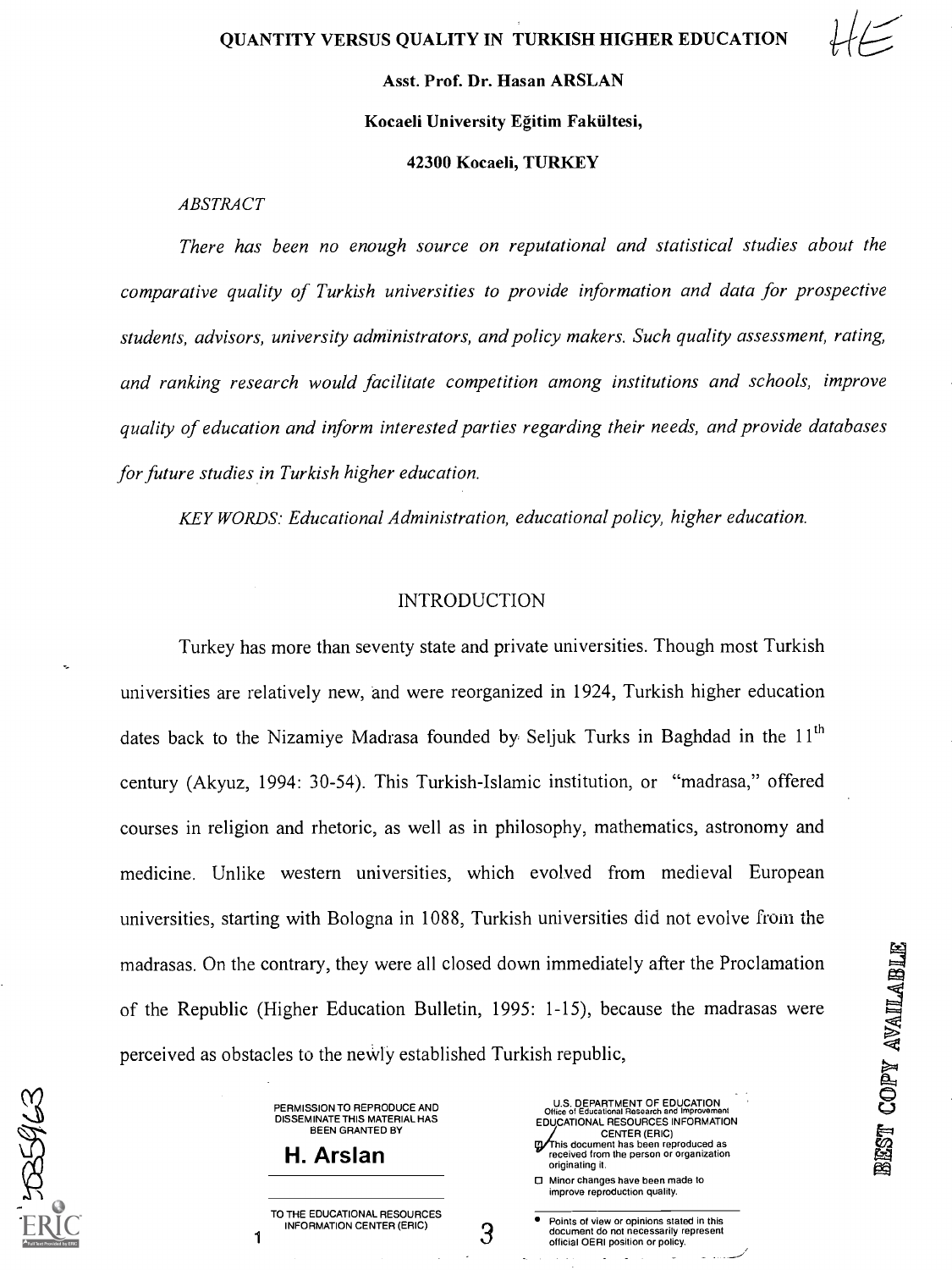due to their firmly rooted religious and

philosophic structures. Even though they were all closed after the Proclamation of the Republic, their historical and cultural heritages have continued to the present.

In the relatively short period of time since the foundation of the Turkish Republic in 1923, the number of universities, students, and faculty has increased dramatically. The number of universities, for instance, increased from 1 to 72; student enrollment rose from 2,914 to 1,412,248; and the number of academic staff increased from 307 to 63,866 (The 1999-2000 Academic Year Higher Education Statistics). These changes indicate that the higher education system has been structurally reshaped through increasing numbers of students and schools, as well as through an evolving educational philosophy.

In 1983, the number of students in higher education was 322,320, of which 40,874 were enrolled in the Open University, with faculty in all higher education institutions totaling 19,757 (Tusiad Report, 2000: 29). The remarkable increase in enrollment rates grew from the 1980s to the present with the number of students increasing to 1,412,248 and the number of faculty increasing to 63,866 in 1999 (Table 1). As a result of this increase, the participation rate in higher education increased from 7.1 percent in 1982 to 26.1 in 1998. In the last 18 years, this increase represents a more than four-fold rise in enrollment since 1982. This rise could be interpreted as a transformation:a formerly elite structure becoming a mass university system. Also, it is interesting to note that the total enrollment in the Open University got close to the total enrollment of formal universities in the 1990s (TBMM Budget Report, 1999), because

2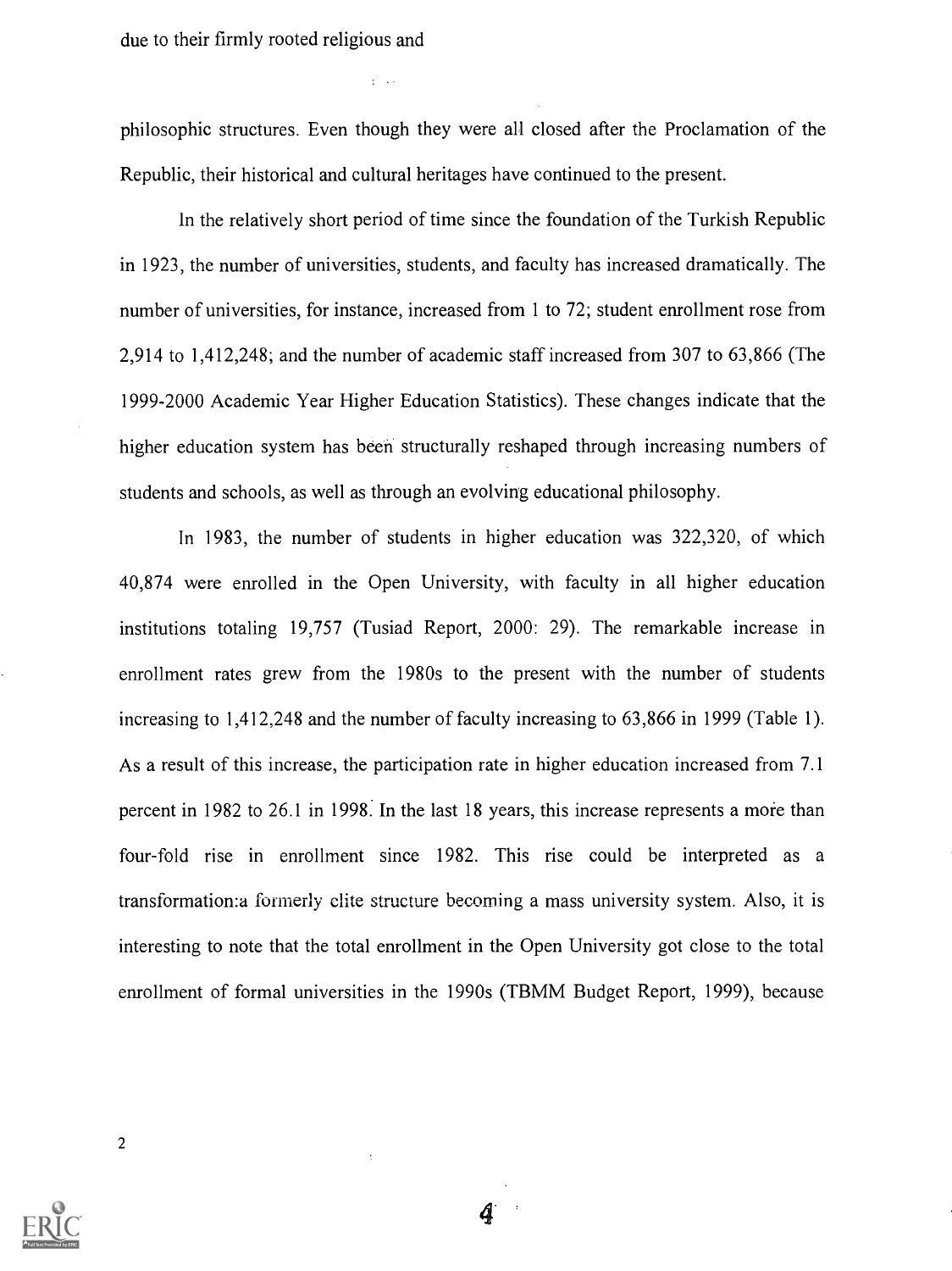organized (formal)

education could not respond to the increasing demand from prospective students.

The increase in the number of faculty has not been as high as the increase in student enrollment. Hence, the number of faculty clearly has not kept up with the growth in the enrollment of the 1990s (The 1999-2000 Academic Year Higher Education Statistics). Accordingly, the Government of Turkey has expanded its graduate scholarship program. Between 1987 and 1992, 1,410 students were awarded scholarships by the government for graduate study abroad. Beginning with the 1992-1993 academic year, under the expanded program and over a six-year period, scholarships for 6,400 students were awarded for studying abroad (Higher Education Bulletin, 1995: 1-15). Yet, these endeavors have not been adequate to meet increasing demands, nor

| Table 1. Number of Students and Faculty Members, 1983-2000, by Years |  |
|----------------------------------------------------------------------|--|
|----------------------------------------------------------------------|--|

| Years     | Total                           | Formal  | Open    | No of Faculty |
|-----------|---------------------------------|---------|---------|---------------|
| 1983-1984 | 322,320                         | 281,446 | 40,874  | 19,757        |
| 1984-1985 | 398,145                         | 332,729 | 65,416  | 21,949        |
| 1985-1986 | 449,807                         | 350,744 | 99,063  | 22,968        |
| 1986-1987 | 481,600                         | 357,796 | 123,804 | 24,382        |
| 1987-1988 | 495,628<br>$\ddot{\phantom{a}}$ | 362,042 | 133,586 | 26,611        |
| 1988-1989 | 551,668                         | 376,495 | 175,173 | 28,114        |
| 1989-1990 | 645,400                         | 416,540 | 228,860 | 31,190        |

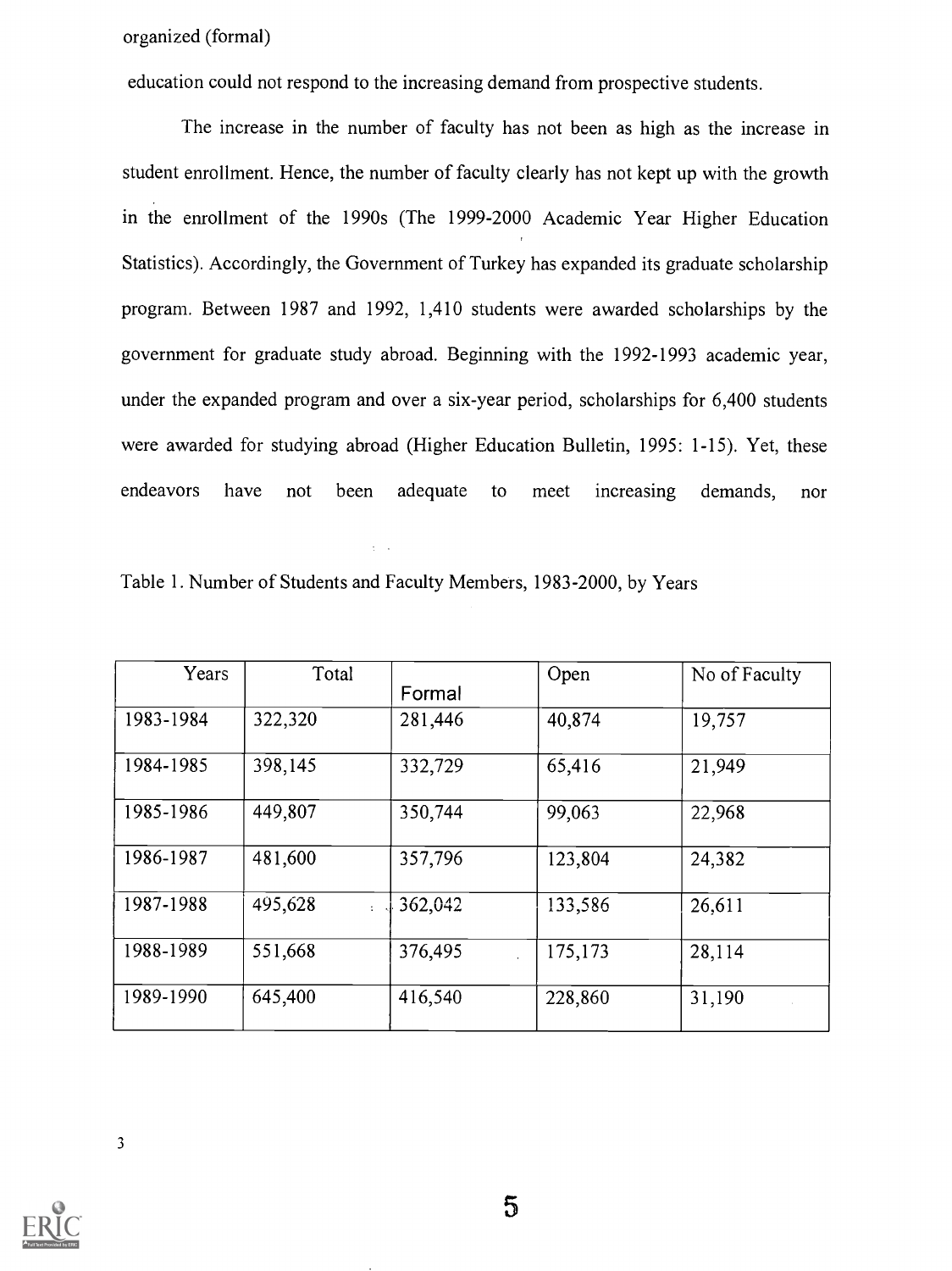| 1990-1991 | 705,409   | 444,447 | 260,962 | 33,652 |
|-----------|-----------|---------|---------|--------|
| 1991-1992 | 759,049   | 469,302 | 289,747 | 34,280 |
| 1992-1993 | 854,950   | 525,876 | 329,074 | 37,580 |
| 1993-1994 | 1,072,312 | 561,071 | 652,374 | 41,411 |
| 1994-1995 | 1.096,070 | 618,755 | 477,315 | 43,103 |
| 1995-1996 | 1,150,137 | 690,677 | 459,460 | 49,234 |
| 1996-1997 | 1,213,165 | 749,970 | 463,195 | 52,744 |
| 1997-1998 | 1,322,345 | 825,095 | 497,250 | 53,444 |
| 1998-1999 | 1,374,457 | 881,897 | 492,560 | 59,170 |
| 1999-2000 | 1,412,248 | 923,679 | 488,569 | 63,866 |

Source: Higher Educational Council of Turkey, 2000.

have they maintained or improved the quality of higher education in Turkey. Increasing demand and political pressure have forced university administrators to enroll more students than their capacities allow (Guvenc, 1998: 87-115; Koksal, 1998: 45-82; Kaya, 1984: 235-186). The higher education system has dealt with expansion problems primarily through the widening of systems (i.e., by founding new universities, constructing new buildings, hiring additional personnel, and pouring additional money into them without designing new and appropriate structures and organizational forms). In such a non-competitive system, university administrators have not scrutinized the quality of education, nor have prospective students, parents, and policy makers asked for educational quality in higher education institutions.

4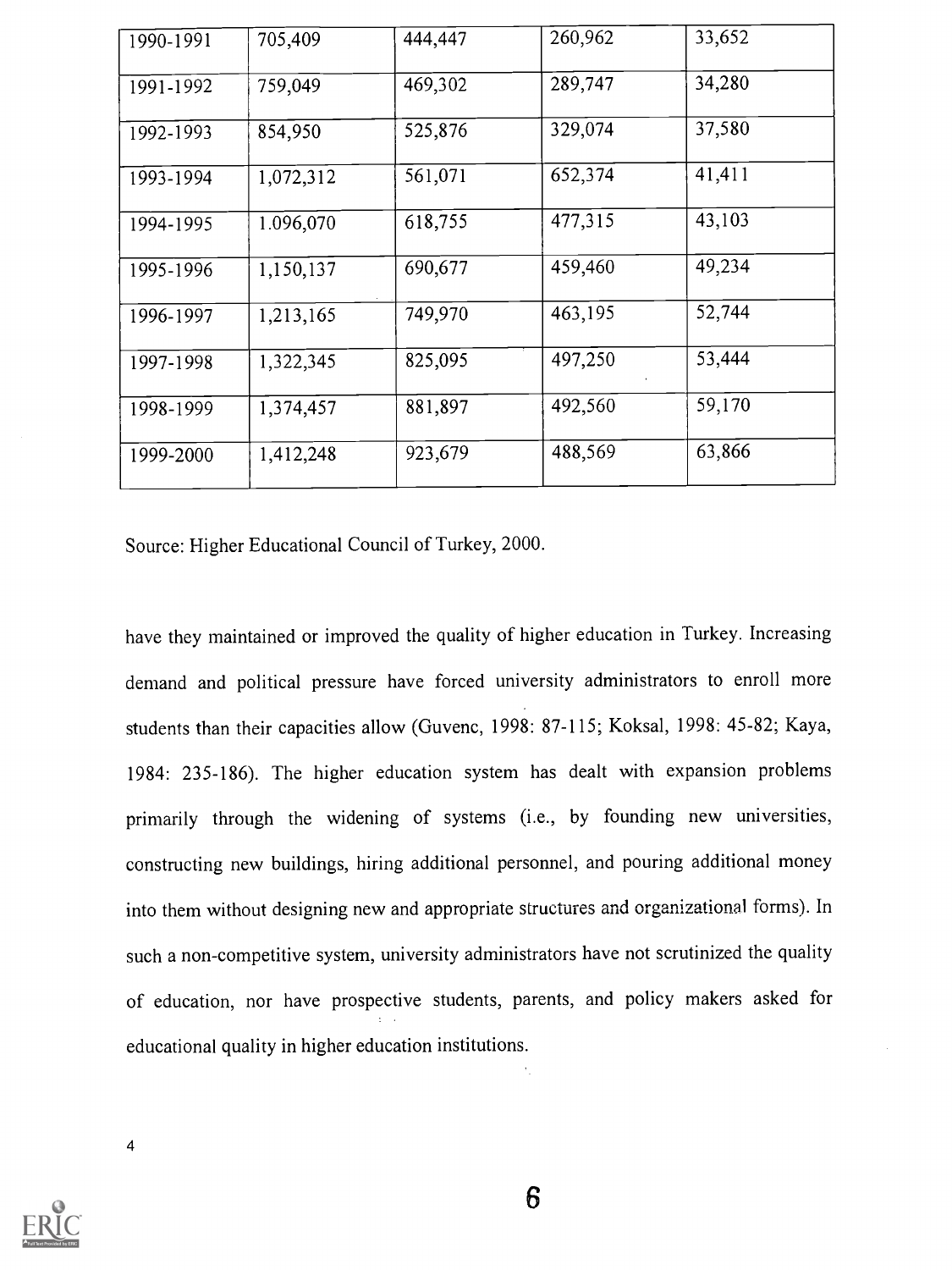Higher education institutions are distributed across a large geographical area. These universities vary enormously in size and quality. Despite the immense range in quality among universities and the enormous number of students they serve, there are few sources available to provide prospective students, campus administrators, policy makers, parents and other interested parties with accurate information about the comparative quality of Turkish universities (Akyuz, 1994: 82-105). State government, university administrators, associations, and the Higher Education Council have never published any quality ranking of their members. Even college catalogues, brochures, and "view books" have rarely been published, and universities have provided no information about how they compare to others in important characteristics.

Thousands of prospective students have flowed to higher education institutions in order to pursue bachelor's degrees with little comparative information about which are the best institutions or the best professional schools, departments, and programs (Akyuz, 1994: 130-154). Students are admitted to higher education through a central competitive entrance examination organized and administered by the Student Selection and Placement Center. Higher education institutions have never felt any need nor any internal or external pressure to attract prospective students or to improve the quality of education, because the number of students attending institutions of higher education dramatically increased from 322,320 to 1,412,248 in 18 years (TBMM Budget Report, 1999). Accordingly, the important issue in the Turkish higher education system has been the problem of capacity rather than quality. Academic quality assessment, rating, and ranking have never been significant issues in higher education (Koksal, 1998: 80-127). Consequently, there is an increasing need for available information and data on academic

 $\overline{7}$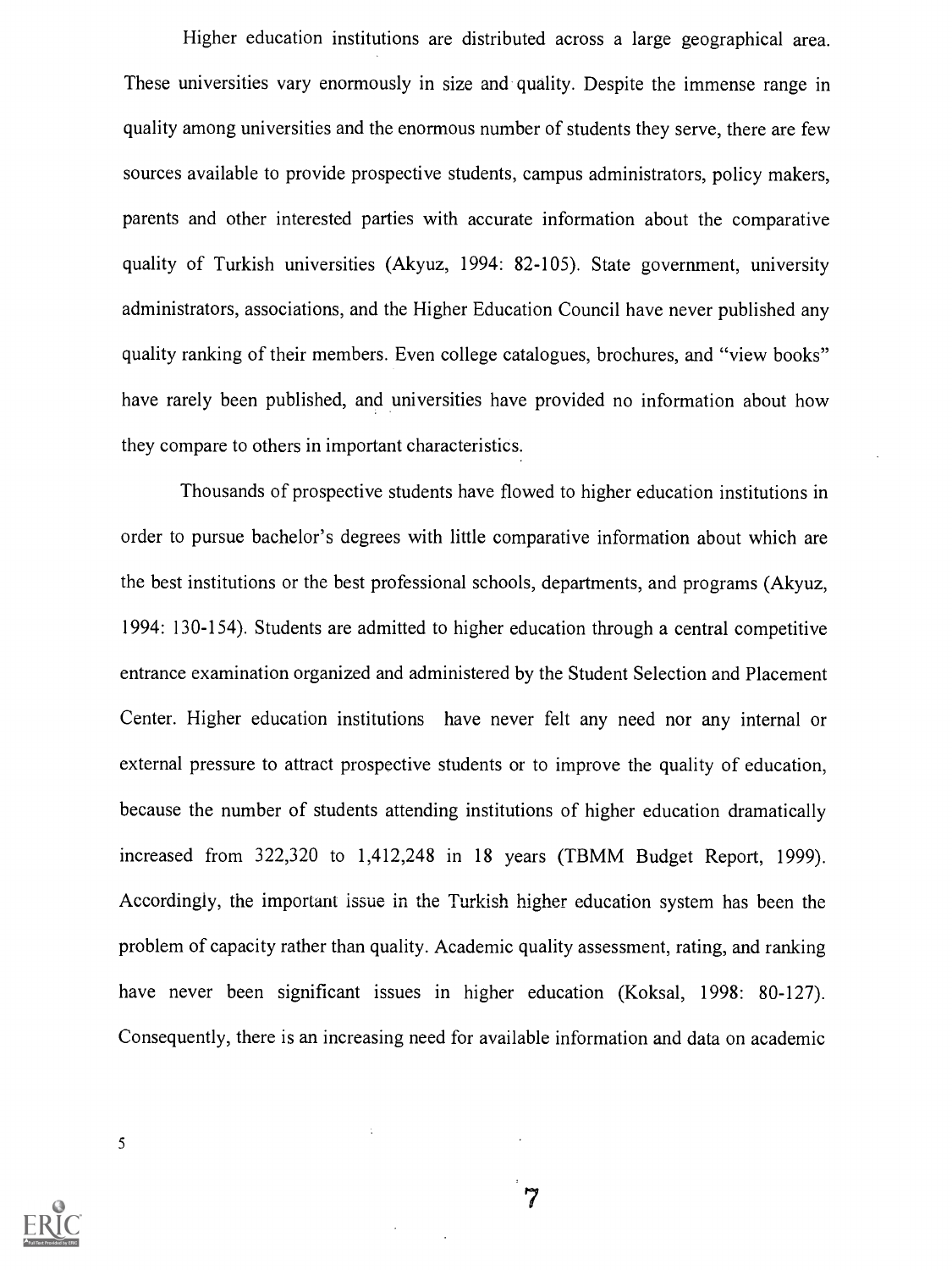quality to assist students and advisors in matching students'career goals with the facilities and opportunities available in the relevant undergraduate institutions; to inform the practical judgment of university administrators, policy makers, and managers of public and private funding agencies; and to provide a large, current database that can be used by scholars who focus their work on characteristics of the higher educational system and its associated research enterprise (NRC 1995, and NCS, 1982).

Turkish higher education, like American higher education in the transition of the 1960s and 1970s, faces a constant demand for more educational institutions. After higher education administrators solve the capacity problem, adult enrollment may increase in higher education institutions. Once the number of both state and private universities rise and enrollment stabilizes, competition among Turkish universities will intensify.

It seems that higher education will continue undergoing structural changes regarding rising student enrollment, more faculties, and capital construction during the first decade of the twenty-first century. Even though it is impossible to predict with any certainty, it is perhaps possible to speculate about and to identify some underlying developments by looking back at the history of higher education in Turkey. Higher education has faced two central problems in the latter part of the present decade: a rapidly increasing student demand for higher education institutions and a shortage of faculty and physical capacity (The 1997-1998 Academic Year Higher Education Statistics). The ongoing trend can be observed that two central problems are being added of by two goals of the Higher Education Council.

First, over 15,000 students will have been sent abroad by sponsoring universities in Turkey to return as future faculty where they will reach the level of associate professor

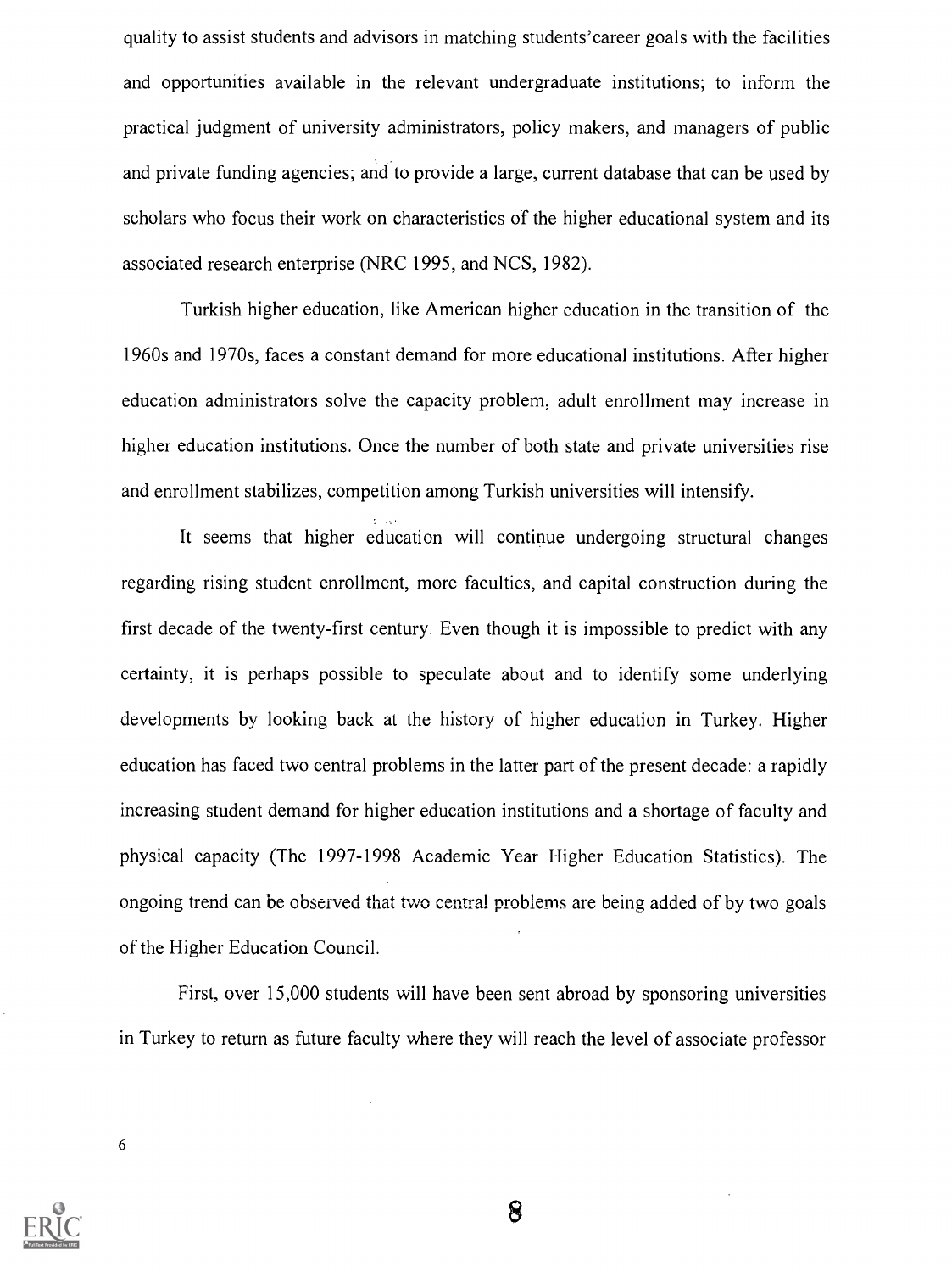by 2010 (Higher Education Bulletin, 1995). Hence, the demography of faculty will change with more young members and this development would cover the shortage of faculty in Turkish universities. Second, the newly established universities will complete construction of new buildings by the end of 2010. Additionally, the number of private universities will increase to one-third the number of state universities; it is noted that 22 private universities were established in the last 10 years alone. As a consequence of these expected developments the existing demand for higher education would be met by the first decade of the twenty-first century. Furthermore, increasing demand by adult students for undergraduate education will change the demography of the existing campus structure. Finally, state universities may increase tuition to meet rising educational costs with changing student structure, so as to compete successfully with private universities and state subsidies will probably decrease over time. With these expected changes in the demographics of students and faculty, higher education will emphasize educational quality more than ever in order to remain viable in the system's shifting structure. The importance and need for quality assessment, rating, and ranking studies will increase among institutions, faculty members, administrators, policy makers, and prospective students in the first decade of the twenty-first century. Quality assessment studies will positively contribute to this ongoing quality assessment process in Turkish higher education by providing a database and other unexplored information about the academic quality of schools and institutions.

Why is it so important to know which colleges or schools are better than others and which colleges and schools are on the top ten list? Such obsessions seem to be revealed as part of the inherited democratic culture in which competition and excellence

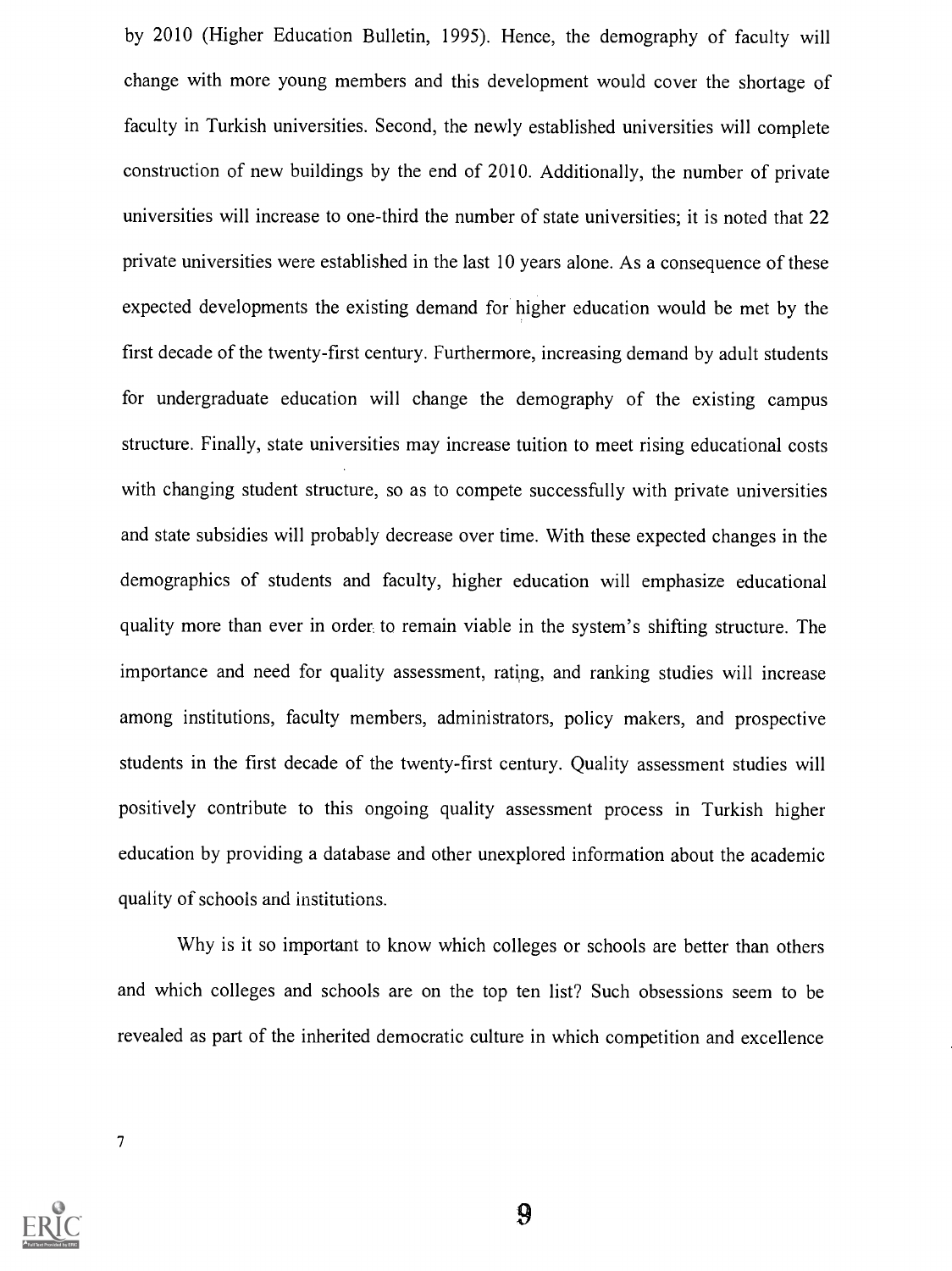are central values (R. Miles Uhrig, 1996: 32). Whatever the reason, the fundamental point is that quality assessment implies that some kind of consistency exists in the perception of quality. While no absolute consistency is possible, there are some attributes of quality upon which scholars can agree.

The concept of quality is as elusive as it is pervasive in higher education, since compiling educational rankings is at best a complex process. However, while business rankings are compiled on simple objective measures, such as company or industry assets, billings, sales and other quantifiable and measurable statistics, educational rankings involve much more complex measures such as academic reputation, faculty resources, faculty productivity, student selection, citation analysis, peer evaluation, student achievement, application rate, test scores, library and computer facilities, and other absolute measures (The Gourman Report, 1996: 1-3).

Even though there is no universal agreement on the concept of quality assessment in higher education, there is no disagreement about the importance of assessing quality (Dolan 1976: 5-12, Schmitz 1993:227-244, Webster 1986:56-85, 1992: 118-132, Tan 1986:223-265, Balderston 1994: 96-125). As implied above, arguments concerning academic quality ranking stem from the tools to the indicators of quality assessment (Schmitz 1993: 24-58). Each employed tool or indicator, however, implies a level of consistency similar to that of the whole population. It also implies that academic quality indicators explicitly indicate relative quality among institutions, despite the fact that there is no absolutely certain means of measuring institutional quality itself. Furthermore, it should be noted that each school or university could indicate varying performance in assessing quality since each university or school has its own identity, individual

8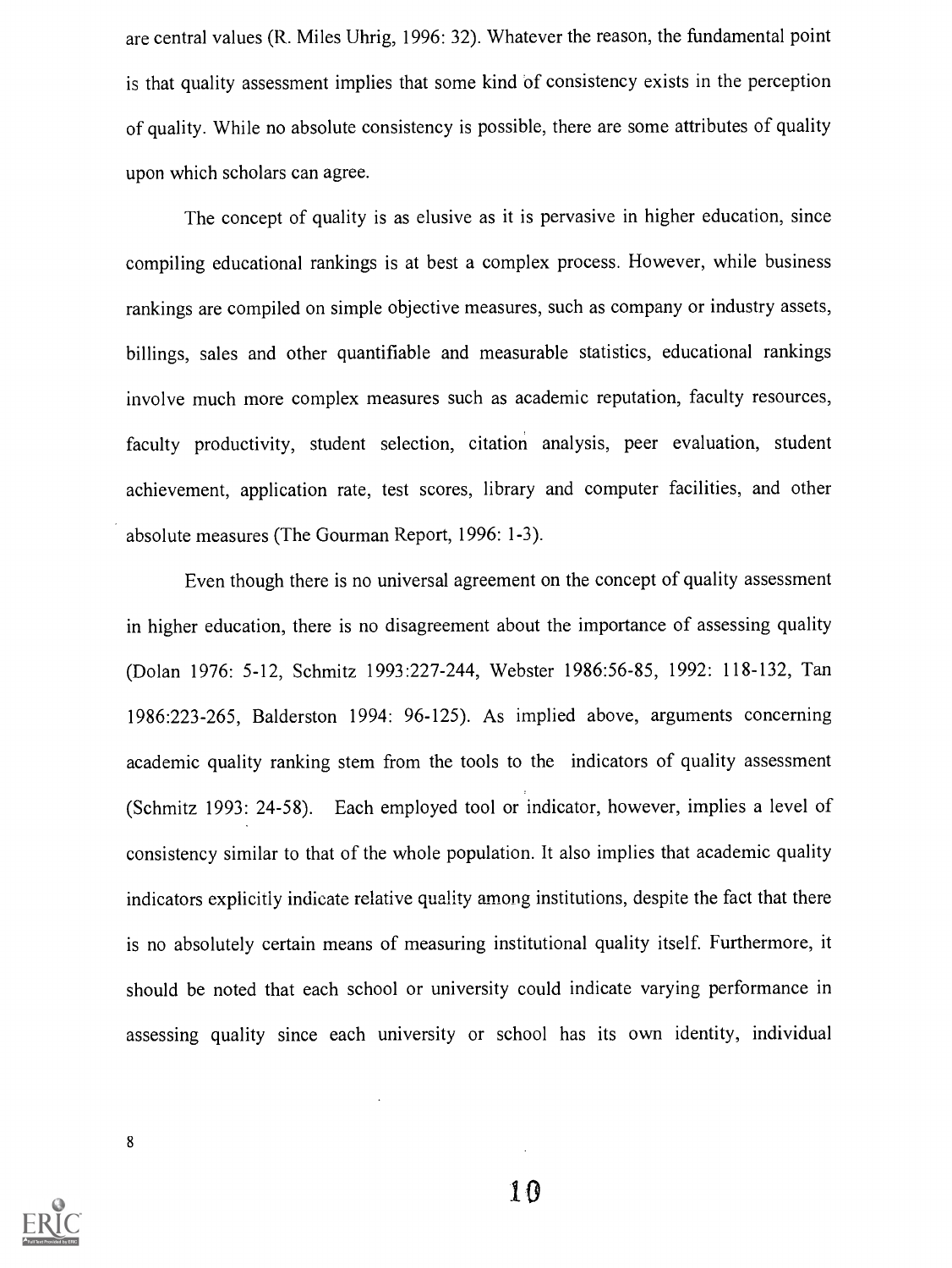characteristics, and some evidence of its physical and logical separateness (Weick, 1976:1-19).

The higher education system requires both coordination of the whole and differentiation of the parts. In higher education, the concept of differentiation is manifested by the existence of institutional diversity (Birnbaum, 1988: 107-145). However, it does not mean that educational quality in higher education institutions cannot be assessed due to this diversity, but rather that institutional studies of academic quality assessment are critically important, not only it more effectively meet institutional and societal needs, but because it, also, leads to the kind of stability and quality improvement that protects higher education institutions themselves.

There has been a long history in academia of attempting to use reputational approaches and objective indicators to assess academic quality in schools and institutions, dating back to the pioneering work by Hughess (1925/1934). Interest in the recent assessments produced by the National Research Council (NRC, 1995) is reflected in the coverage and series of articles that have appeared since its publication (e.g., Ehrenberg  $\&$ Huss, 1996a, 1996; Grunig, 1997; Maher, 1996; Webster & Skinner, 1996). Academic quality assessment has been an enduring concern in literature among educators, researchers, students, parents and policy makers. Today, a variety of social forces have made academic quality perhaps the single most important issue in higher education. Hence, much recent literature focuses upon the assessment of institution, school, and program quality. These studies are aimed primarily at assessing and ranking programs and, at times, entire colleges and universities. In these studies, quality is assessed either through a "reputational" approach or/and through an approach based on "objective"

9



11

 $\sim$  .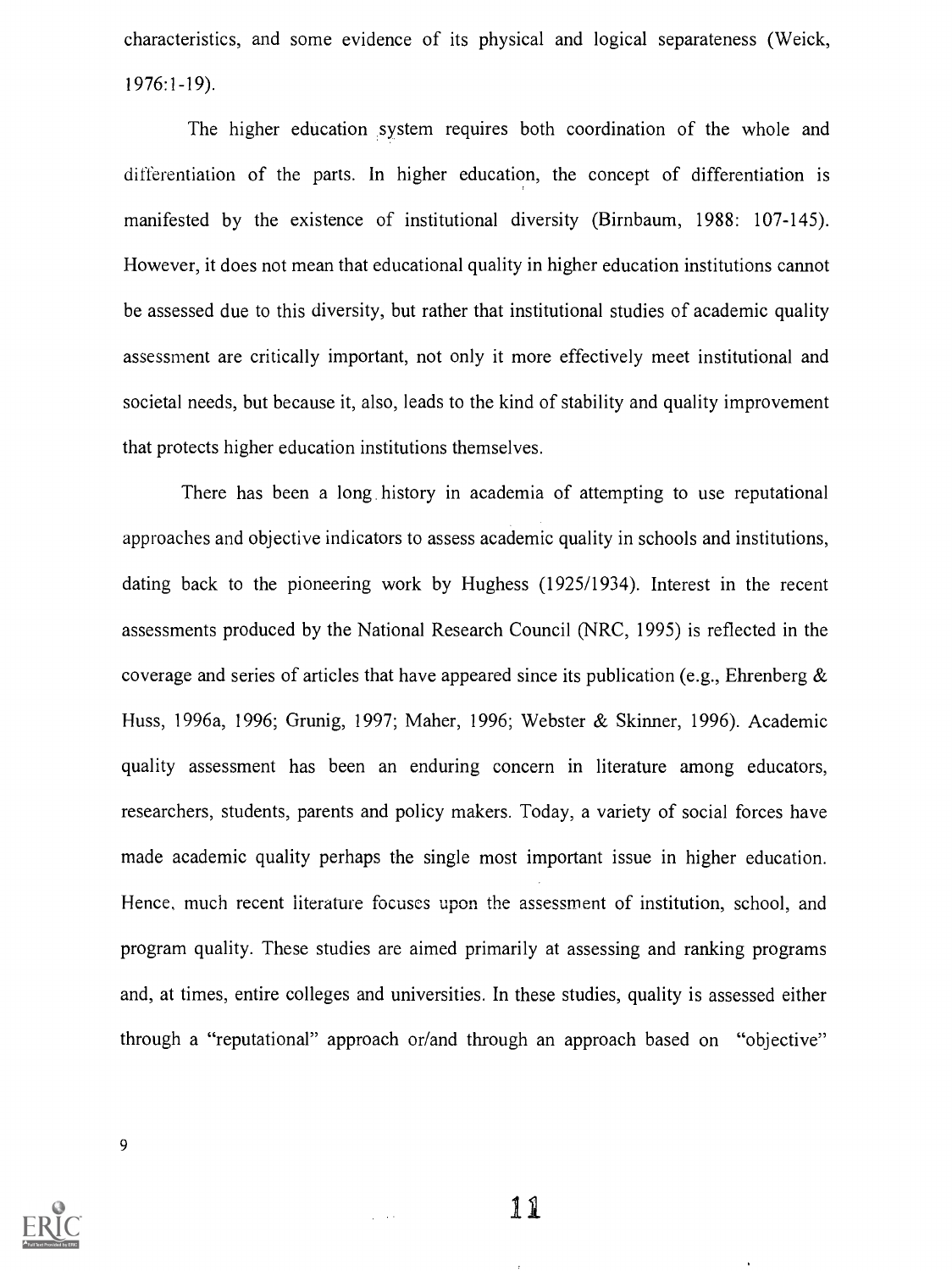indicators of quality.

The validity of current studies might be less in question had they been developed systematically, beginning with careful definitions of an underlying construct and proceeding to the development and testing of standardized measures (Schmitz, 1993: 182-209). The reputational method and objective data have served as the major way of evaluating institutions and program quality at both the undergraduate and graduate levels.

The advantages of assessing quality in colleges and schools are founded upon some major realities. First, there are few sources of useful comparative information about colleges. Second, quality assessment can help students to choose the alternative best for them. Third, colleges and universities have few standardized means of reporting important information about themselves. Finally, colleges and universities could improve their facilities to raise their standing in the rankings, which would certainly be one important benefit of rankings (Webster, 1992: 234-304).

#### CONCLUSION & RECOMMENDATION

This study is intended to indicate the importance of quality assessment studies in Turkish higher education institutions. This kind of studies provides some kind of data that is important to them, since they will provide both an overall comparative perspective about their universities and some specific information about their schools, such as the number of published articles and books. Administrators, for instance, may be most interested in how their institutions were assessed and compared with other institutions and they would have access to comprehensive information about their institutions upon which they can base any attempt to improve the quality of their institutions. Policy makers may find it useful to focus on national and regional trends across disciplines.

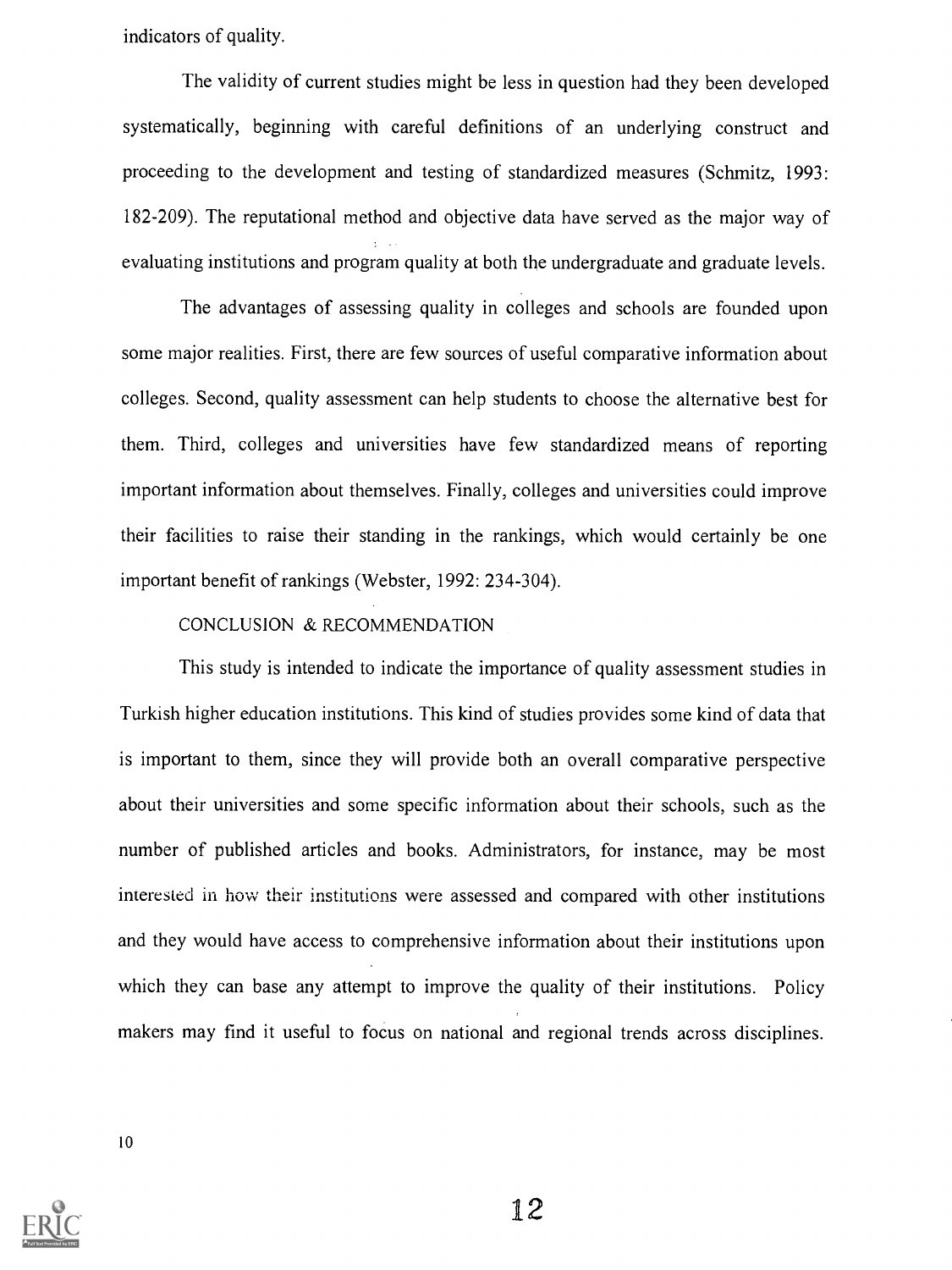They can provide comparative data on public and private universities, which may help policy makers allocate resources more appropriately and fairly among institutions. Rectors and deans will be able to compare the size, faculty resources, faculty productivity, academic quality and other characteristics of their undergraduate programs with those of other universities and schools in the same field. Prospective students may be most interested in comparing institutions and schools with the profile of variables most likely to affect their choices.

As a consequence of this kind of studies, prospective students and advisers will be assisted in matching students' career goals with the facilities and opportunities available in relevant undergraduate institutions; the practical judgment of university administrators, policy makers, and managers of public and private funding agencies can be better informed; a large and recent database that can be used by scholars who focus their work on characteristics of the higher educational system and its associated research enterprise will be provided; and comparative data between public and private institutions and schools that can stimulate some administrators to improve educational quality in their institutions will be available.

The State Government has paid attention to the enrollment numbers in higher education institutions more than the quality of undergraduate education, which is due to high demand and limited enrollment capacity. However, numbers are not a subsitute for quality nor are they interchangeable concepts. The state government should pay more attention to the quality of undergraduate education because the higher number of students does not mean that they will meet the needs of qualified work power for the developing countries.

11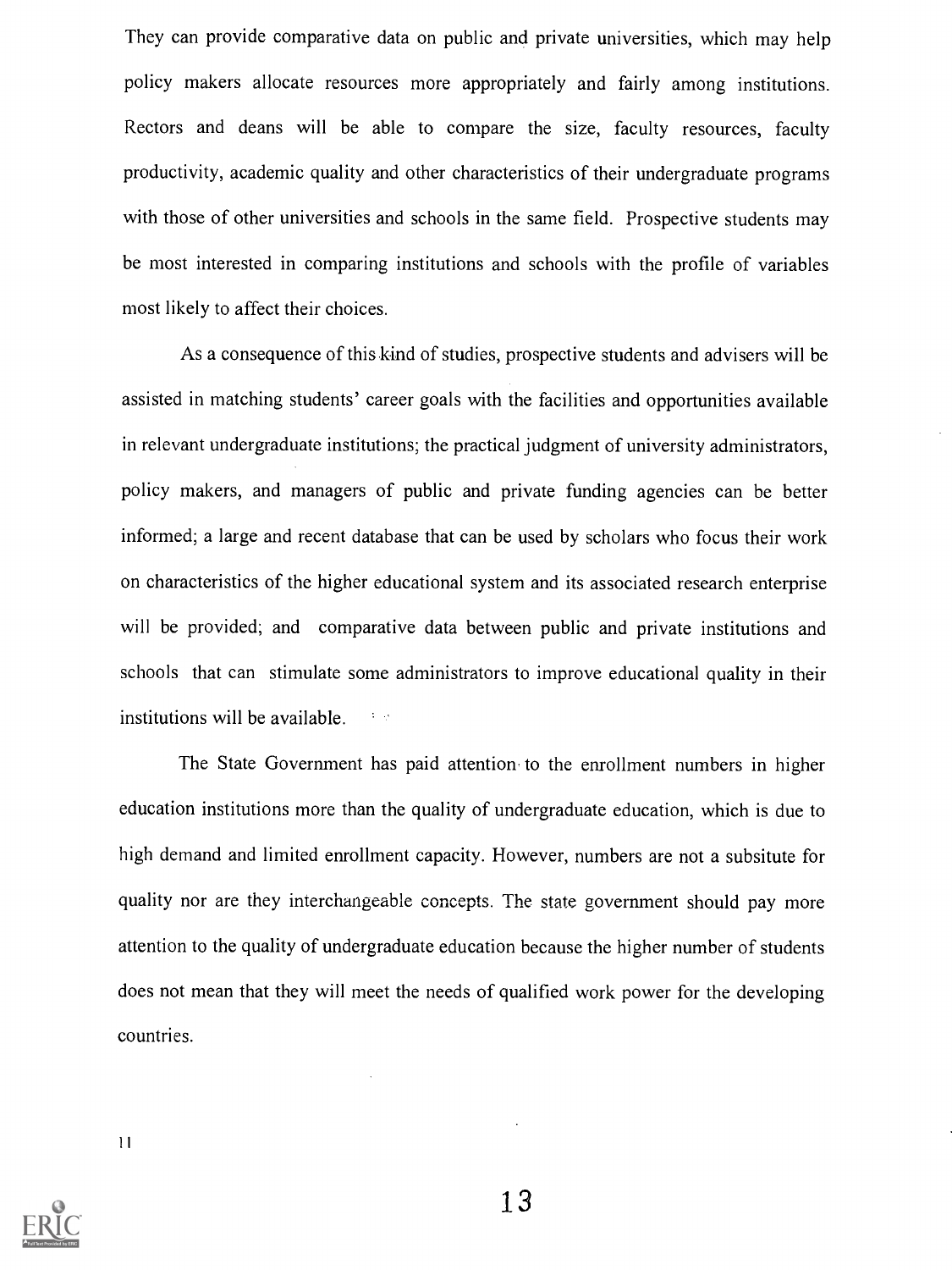### REFERENCES

Akyüz, Y. (1994) Türk Eğitim Tarihi, Ankara: Kültür Koleji Yayınları.

Balderston, F. (1994) Managing Today's University, San Francisco: Jossey- Bass Publishers.

Birnbaum, R. (1988) How Colleges Work: the Cybernetics of Academic Organization and Leadership, San Francisco: The Jossey- Bass Higher Education Series.

Dolan, W.P. (1976) The Ranking Game: The Power of Academic Elite, Nebraska: The University of Nebraska Printing.

Ehrenberg, R. and Hurst, P. (1996a) " The 1995 Ncr Ratings of Doctoral Programs: A Hedonic Model", Change, 46-50.

Gourman, J. (1996) The Gourman Report: A Rating of Graduate and Professional Programs in American Universities, Los Angles: The National Education Standarts.

Grunig, S.D. (1997). "Research, Reputation, and Resources", Journal of Higher Education, Vol. 68, No.1, 17-52.

Güvenç, B. (1998) History of Turkish Education, Ankara: Yüksek Öğretim Kurumu Yayınları.

Higher Education Bulletin. (1995) Ankara: Yiiksek Ogretim Yayinlan.

Higher Education Council of Turkey. (1999) The 1999-2000 Academic Year Higher Education Statistics, Ankara: Yiiksek Ogretim Kurumu Yaymlan.

Hughes, R.M. (1934) "Report of the Committee on Graduate Instruction", Educational Record, 15, 192-234.

Hughes, R.M. (1925) A Study of the Graduate Schools of America, Oxford, OH: Miami University.

Kaya, Y. K. (1984) *İnsan Yetiştirme Düzenimiz*, Ankara: Hacettepe Üniversitesi Yayınları.

National Research Council. (1995) Research Doctorate Programs in the United States, Washington, D.C.: National Academy Press.

National Research Council. (1982) An Assessment of Research Doctorate Programs in the United States.

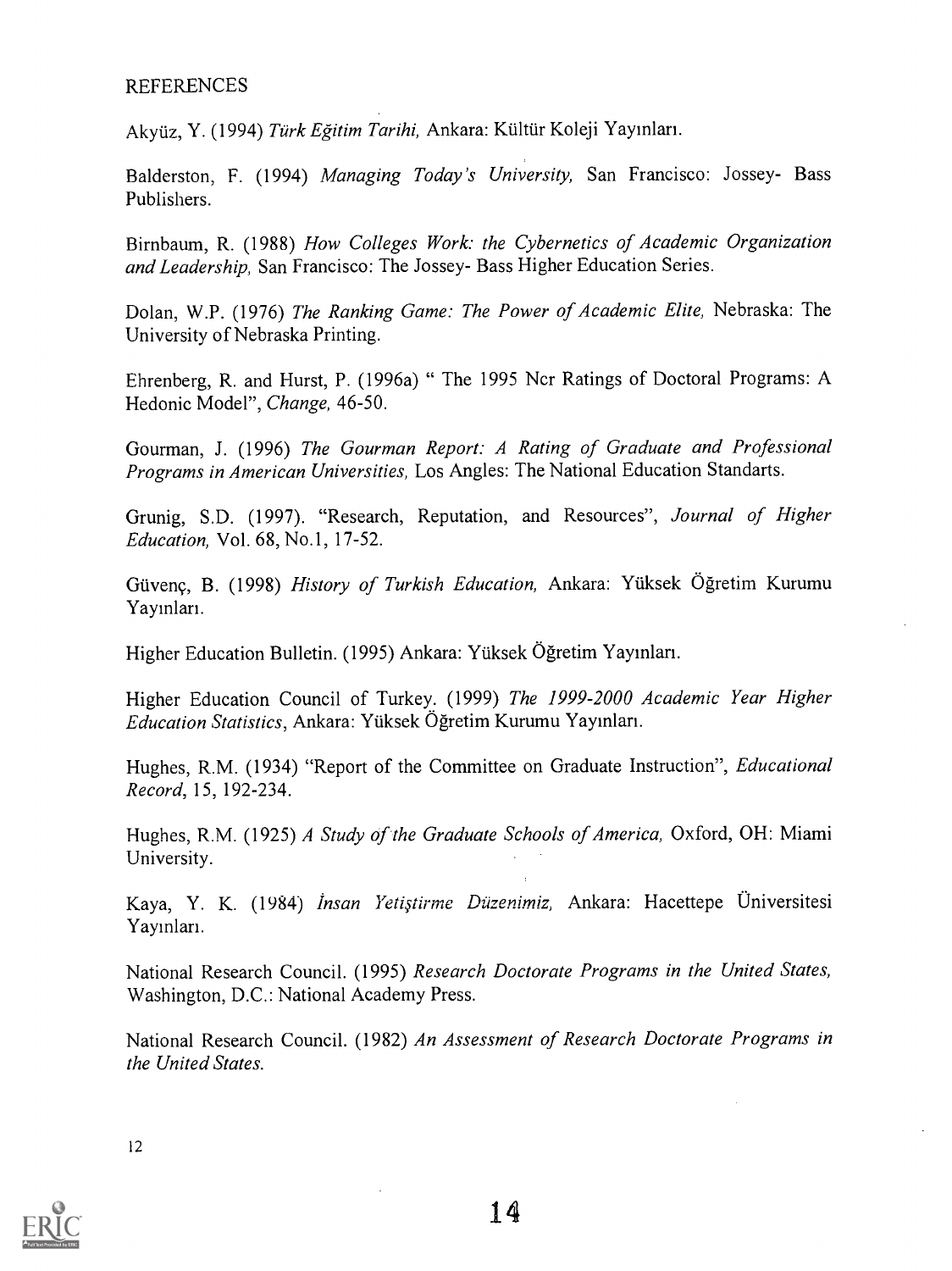Köksal, M. (1998) Yükseköğretimde Kalite Sorunu, Ankara: Yüksek Öğretim Kurumu Yayınları.

Maher, B. (1996) "The NRC's Report on Research Doctorate Programs: Its Uses and Misuses", Change, November, 21-27.

Schmitz, C.C. (1993) "Assessing the Validity of Higher Education Indicators", *Journal of* Higher Education, 64(5), 227-244.

Tan, D.L. (1986) " The Assessment of Quality in Higher Education: Critical Review of the Literature and Research", Research in Higher Education, 24,223-265. TBBM Budget Report. (1999) Ankara: Milli Egitim Bakanligi Yayinlan.

Tüsiad Raporu. (2000) *Yükseköğretimin Finansmanı*, İstanbul: Yayın No. TÜSİAD-T/2000-10/287.

Webster, D.S. (1992) " Reputational Rankings of Colleges and Universities, and Individual Disciplines and Fields of Study, from their beginnings to the present", in John C. Smart (ed.), Higher Education: Handbook of Theory and Research, New York: Agathon Press.

Webster, D.S. (1986) Academic Quality Rankings of American Colleges and Universities, Illionis: Charles C. Thomas.

Webster, D.S. and Skinner, T. (1996) "Rating Ph.D. Programs: What the NRC Reports Say....and Doesn't Say", Change, May, 22-24.

Weick, K. (1976) " Educational Organizations as Loosely Couple System", Administrative Science Quarterly, 21-1-19.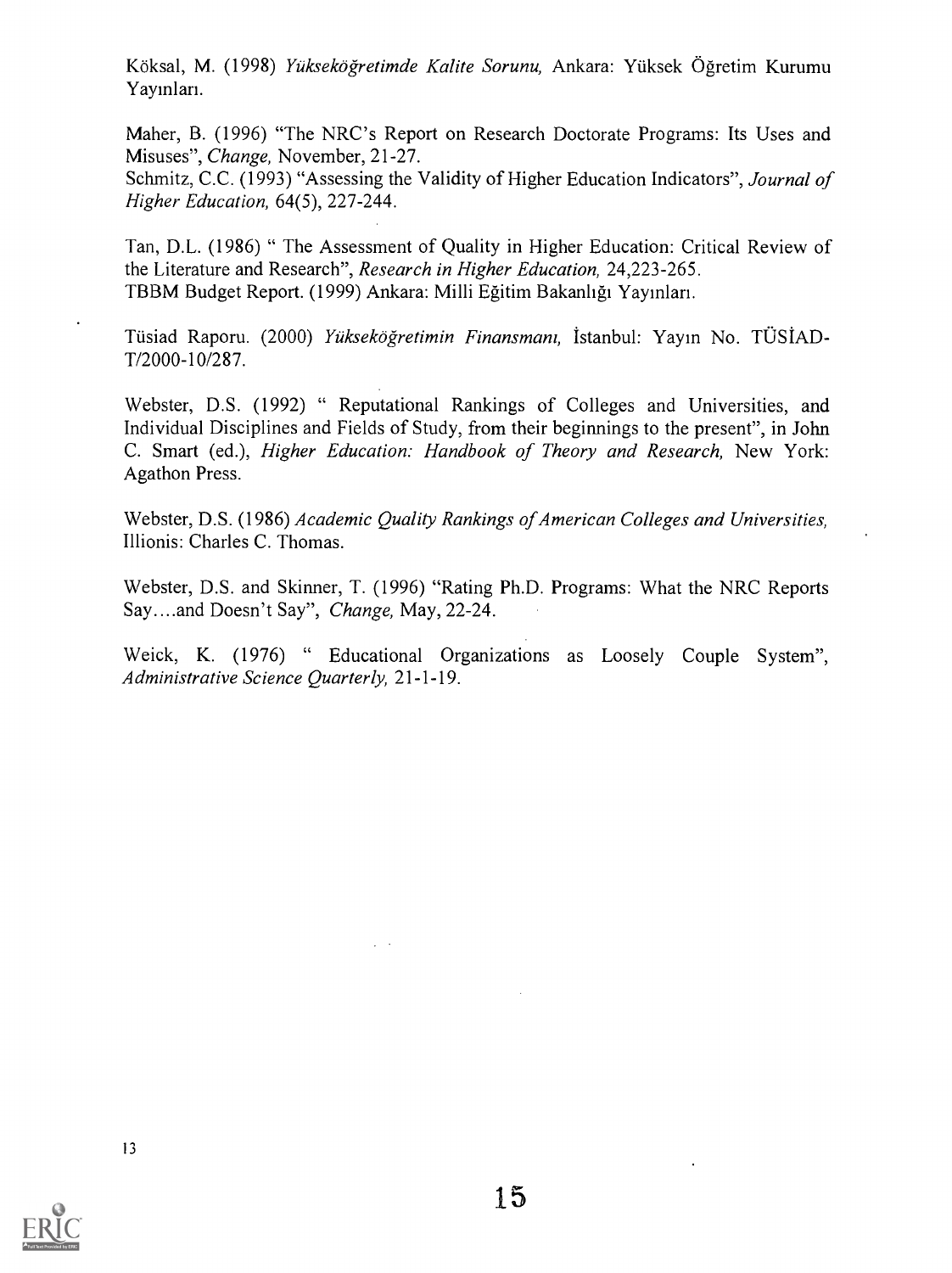



U.S. Department of Education Office of Educational Research and Improvement (OERI) National Library of Education (NLE) Educational Resources Information Center (ERIC)



## Reproduction Release

(Specific Document)

#### I. DOCUMENT IDENTIFICATION:

Title: Quantily vs Quality in Turkish Higher Education

Author(s): Hasan Arslan

Corporate Source:

Publication Date: He 21st Century The Bellegare<br>
Author(s): HOSAN AFSIAM<br>
Corporate Source:<br>
IL, REPRODUCTION RELEASE:<br>
n order to disseminate as widely as possible timely and significant materials of interest to the educa II. REPRODUCTION RELEASE:<br>In order to disseminate as widely as possible timely and significant materials of interest to the educational community, documents announced in the monthly abstract journal of the ERIC system, Resources in Education (RIE), are usually made available to users in<br>announced in the monthly abstract journal of the ERIC system, Resources in Education (RIE), announced in the monthly abstract journal of the ERIC system, Resources in Education (RIE), are usually made available to users in<br>microfiche, reproduced paper copy, and electronic media, and sold through the ERIC Document given to the source of each document, and, if reproduction release is granted, one of the following notices is affixed to the document.

If permission is granted to reproduce and disseminate the identified document, please CHECK ONE of the following three options and sign in the indicated space following.



If permission to reproduce is granted, but no box is checked, documents will be processed at Level 1.

I hereby grant to the Educational Resources Information Center (ERIC) nonexclusive permission to reproduce and disseminate this document as indicated above. Reproduction from the ERIC microfiche, or electronic media by persons other than ERIC employees and its system contractors requires permission from the copyright holder. Exception is made for non-profit reproduction by libraries and other service agencies to satisfy information needs of educators in response to discrete inquiries.

Signature: Haven Arcolin

Organization/Address: University Koccieli University Fakültesi'n  $C\&chod$  of  $E\&chod$ Kocaeli/<sup>TUKKE</sup>Y

Printed Name/Position/Title: Assi.Prof.Dr. Hascin Arslan Telephone:  $0.543$  795: 12:  $37$  Fax:  $2.62.324$  33:  $36$ 

E-mail Address:  $\frac{D_{\text{ate}}}{D_{\text{ate}}}\$ danvery  $\sqrt{\frac{2003}{1}}$